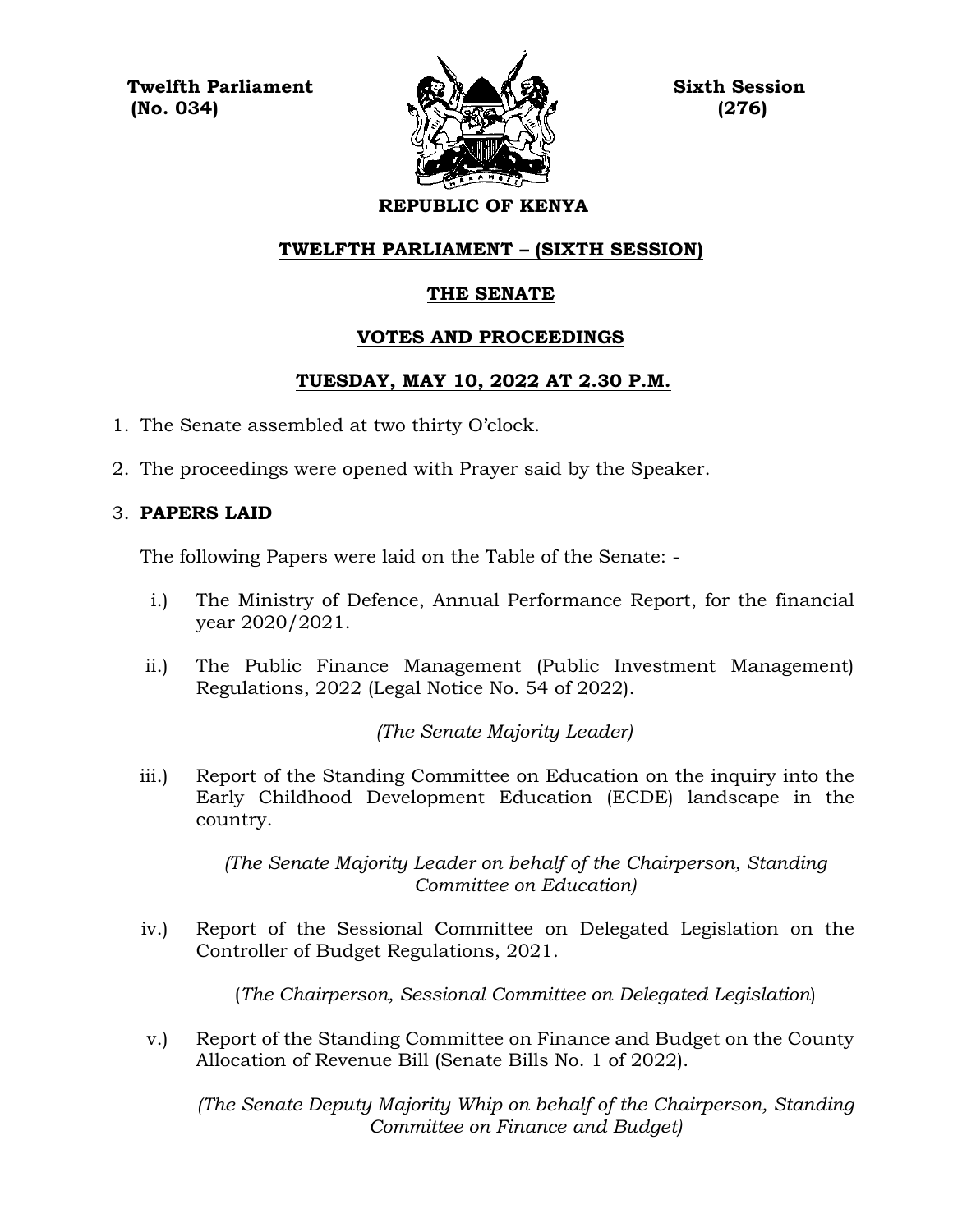#### 4. **STATEMENTS PURSUANT TO STANDING ORDER 51 (1) (b)**

- (i) The Chairperson, Standing Committee on National Cohesion, Equal Opportunity and Regional Integration, made a statement on the activities of the Committee for the period 1st January to 31st March, 2022.
- (ii) The Chairperson, Sessional Committee on Delegated Legislation, made a statement on the activities of the Committee for the period January to April, 2022.

#### 5. **THE LANDLORD AND TENANT BILL (NATIONAL ASSEMBLY BILLS NO. 3 OF 2021)**

(The Senate Majority Leader)

*(Second Reading)*

#### *(Resumption of debate interrupted on Wednesday, 23rd February, 2022- Morning Sitting)*

#### *(Division)*

Order deferred.

#### 6. **THE PERSONS WITH DISABILITIES (AMENDMENT) BILL (SENATE BILLS NO. 29 OF 2020)**

(Sen. Aaron Cheruiyot, MP and Sen. (Dr) Isaac Mwaura, MP)

*(Second Reading)*

*(Resumption of debate interrupted on Thursday, 10th March, 2022)*

*(Division)*

Order deferred.

# 7. **THE ELECTION CAMPAIGN FINANCING (AMENDMENT) BILL (SENATE BILLS NO. 51 OF 2021)**

(Sen. Ledama Olekina, MP)

*(Second Reading)*

*(Resumption of debate interrupted on Wednesday, 23rd March, 2022)*

*(Division)*

Order deferred.

8. **THE EMPLOYMENT (AMENDMENT) BILL (SENATE BILLS NO. 54 OF 2021)** (Sen. Samson Cherarkey, MP)

*(Second Reading)*

*(Resumption of debate interrupted on Wednesday, 30th March, 2022)* 

*(Division)*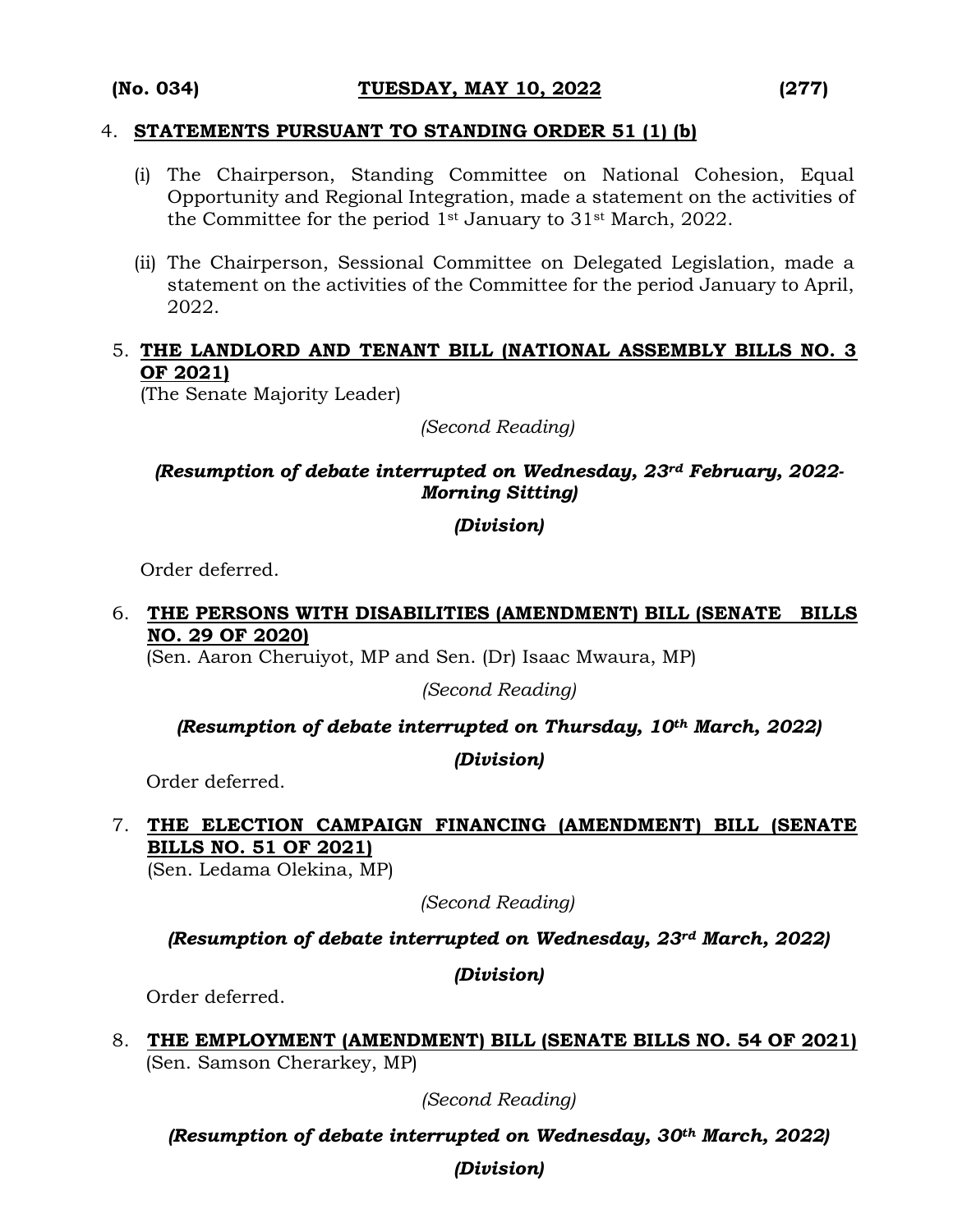Order deferred.

#### 9. **THE COTTON INDUSTRY DEVELOPMENT BILL (SENATE BILLS NO. 55 OF 2021)**

(The Chairperson, Standing Committee on Agriculture, Livestock and Fisheries)

*(Second Reading)*

# *(Resumption of debate interrupted on Thursday, 31st March, 2022)*

#### *(Division)*

Order deferred.

# 10. **THE SUGAR BILL (NATIONAL ASSEMBLY BILLS NO. 68 OF 2019)**

(The Senate Majority Leader)

*(Second Reading) (Resumption of debate interrupted on Thursday, 7th April, 2022)*

*(Division)*

Order deferred.

#### 11. **THE PUBLIC PROCUREMENT AND ASSET DISPOSAL (AMENDMENT) BILL (NATIONAL ASSEMBLY BILLS NO. 32 OF 2021)**

(The Senate Majority Leader)

#### *(Second Reading) (Resumption of debate interrupted on Thursday, 28th April, 2022)*

*(Division)*

Order deferred.

# 12. **THE SACCO SOCIETIES (AMENDMENT) BILL (NATIONAL ASSEMBLY BILLS NO. 55 OF 2021)**

(The Senate Majority Leader)

 *(Second Reading)*

*(Resumption of debate interrupted on Wednesday, 4th May, 2022)* 

*(Division)*

Order deferred.

### 13. **MOTION - ADOPTION OF REPORTS OF THE SESSIONAL COMMITTEE ON COUNTY PUBLIC ACCOUNTS AND INVESTMENTS ON CONSIDERATION OF THE REPORTS BY THE AUDITOR GENERAL ON THE FINANCIAL STATEMENTS OF VARIOUS COUNTY EXECUTIVES FOR FINANCIAL YEAR 2018/2019**

(Chairperson, Sessional Committee on County Public Accounts and Investments)

THAT, the Senate adopts the Report of the Sessional Committee on County Public Accounts and Investments on consideration of the Reports by the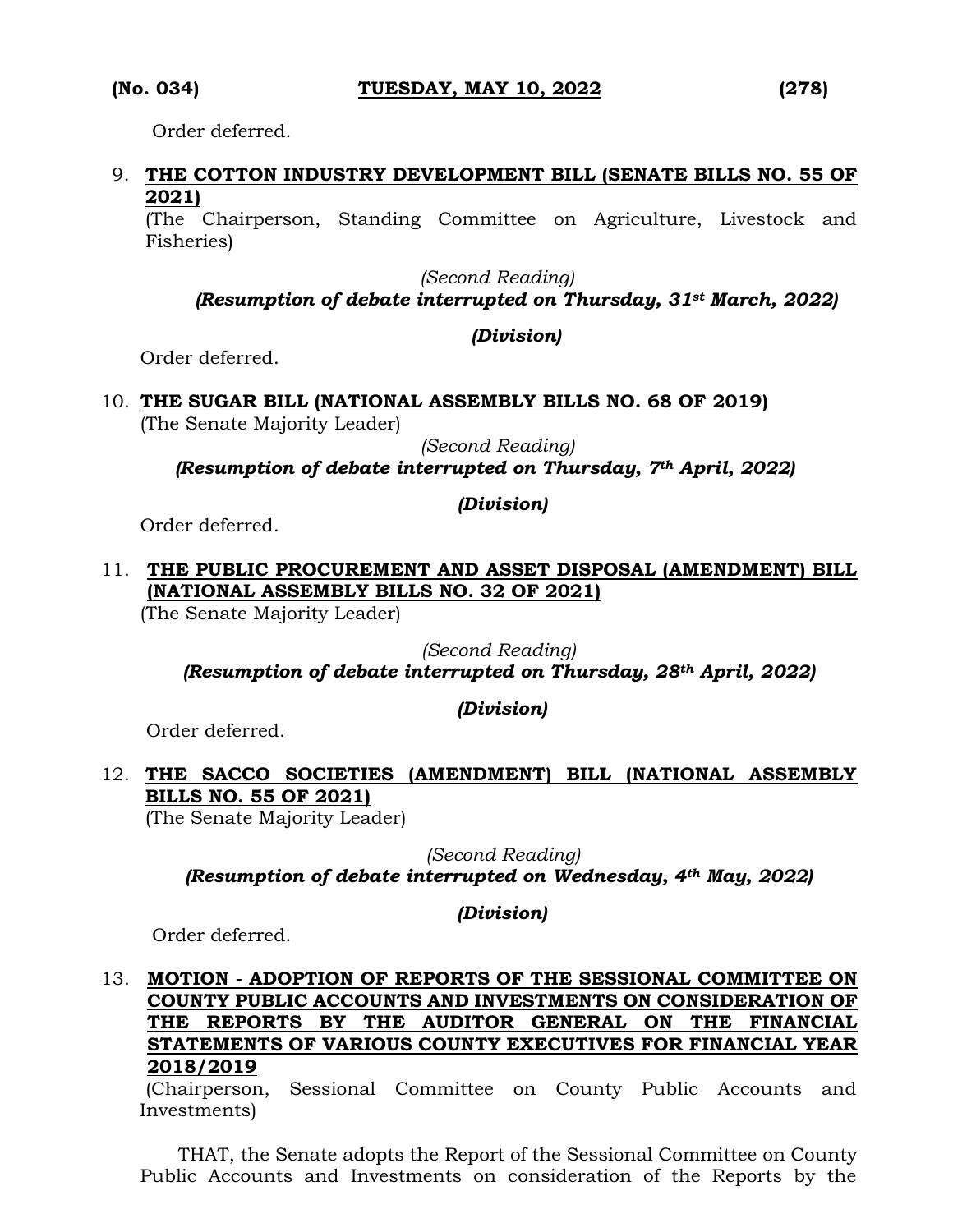Auditor General on the Financial Statements of the following County Executives for the Financial Year 2018/2019- Embu; Homa-Bay; Kericho; Kilifi; Kirinyaga; Kisii; Kwale; Machakos; Mombasa; Nandi; Baringo; Bomet; Garissa; Kajiado; and West Pokot as contained in Volume 1 of the Report and the following County Executives- Isiolo; Kakamega; Kisumu; Laikipia; Mandera; Marsabit; Nakuru; Narok; Nyandarua; Samburu; Taita Taveta; Trans-Nzoia; Uasin-Gishu; Vihiga; and Wajir, as contained in Volume 2 of the Report, Laid on the Table of the Senate on Thursday 2nd December, 2021.

#### *(Resumption of debate interrupted on Tuesday, 8th March, 2022)*

#### *(Division)*

Order deferred.

# 14. **MOTION - ADOPTION OF THE REPORT OF THE STANDING COMMITTEE ON HEALTH ON THE SPECIAL AUDIT REPORT ON UTILIZATION OF COVID-19 FUNDS BY TWENTY EIGHT (28) COUNTY GOVERNMENTS**

(The Chairperson, Standing Committee on Health)

THAT, the Senate adopts the Report of the Standing Committee on Health on the special audit report on utilization of COVID-19 funds by twenty eight (28) county governments, laid on the Table of the Senate on Wednesday, 9th February, 2022.

#### *(Resumption of debate interrupted on Wednesday, 23rd March, 2022)*

#### *(Division)*

Order deferred.

#### 15. **COMMITTEE OF THE WHOLE THE INTERGOVERNMENTAL RELATIONS (AMENDMENT) BILL (SENATE BILLS NO. 37 OF 2021)**

(The Chairperson, Standing Committee on Devolution and Intergovernmental Relations)

#### *(Resumption of debate interrupted on Wednesday, 22ndDecember, 2021 – Morning Sitting)*

*(Division)*

Order deferred.

# 16. **COMMITTEE OF THE WHOLE THE LAW OF SUCCESSION (AMENDMENT) BILL, (SENATE BILLS NO. 15 OF 2021)**

(Sen. Abshiro Halake, MP)

#### *(Resumption of debate interrupted on Wednesday, 2nd March, 2022 – Morning Sitting)*

*(Division)*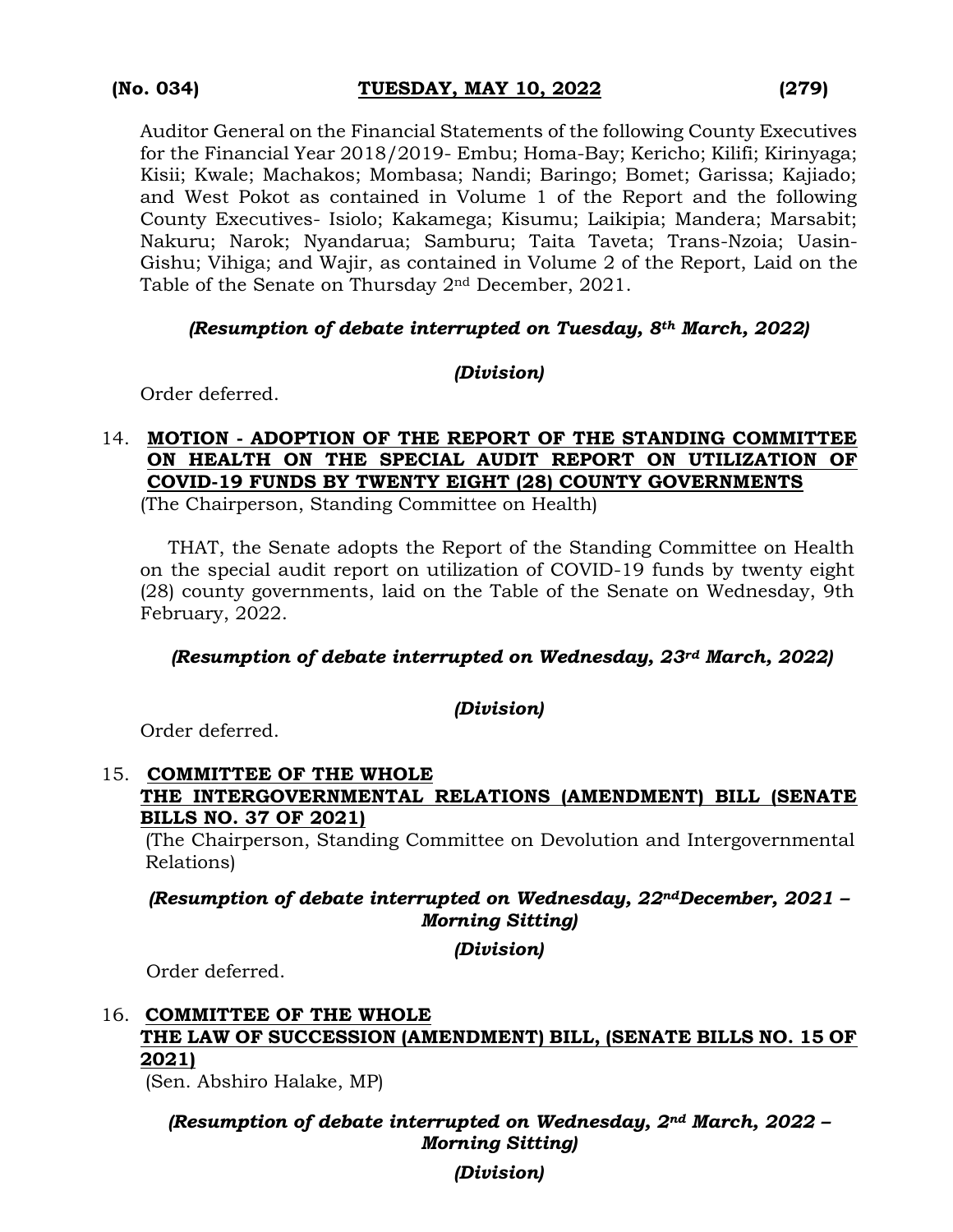Order deferred.

#### 17. **COMMITTEE OF THE WHOLE THE PRESERVATION OF HUMAN DIGNITY AND ENFORCEMENT OF ECONOMIC AND SOCIAL RIGHTS BILL (SENATE BILLS NO. 21 OF 2021)**  (Sen. Abshiro Halake, MP)

#### *(Resumption of debate interrupted on Wednesday, 2nd March, 2022 – Morning Sitting)*

*(Division)*

Order deferred.

#### 18. **COMMITTEE OF THE WHOLE THE LIFESTYLE AUDIT BILL (SENATE BILLS NO. 36 OF 2021)**  (Sen. (CPA). Farhiya Haji, MP)

*(Resumption of debate interrupted on Tuesday, 1st March, 2022)*

#### *(Division)*

Order deferred.

#### 19. **COMMITTEE OF THE WHOLE THE SPECIAL NEEDS EDUCATION BILL (SENATE BILLS NO. 44 OF 2021)**  (Sen. (Dr.) Getrude Musuruve and Sen. (Prof.) Margaret Kamar, MP)

*(Resumption of debate interrupted on Wednesday, 2nd March, 2022 – Morning Sitting)* 

#### *(Division)*

Order deferred.

# 20. **COMMITTEE OF THE WHOLE THE MENTAL HEALTH (AMENDMENT) BILL (SENATE BILLS NO. 28 OF 2020)**

(Sen. (Arch.) Sylvia Kasanga, MP)

#### *(Consideration of National Assembly Amendments)*

*(Resumption of debate interrupted on Thursday, 7th April, 2022)*

*(Division)*

Order deferred.

#### 21. **COMMITTEE OF THE WHOLE THE IRRIGATION (AMENDMENT) BILL (NATIONAL ASSEMBLY BILLS NO. 12 OF 2021)**

(The Senate Majority Leader) *(Resumption of debate interrupted on Wednesday, 4th May, 2022)*

### *(Division)*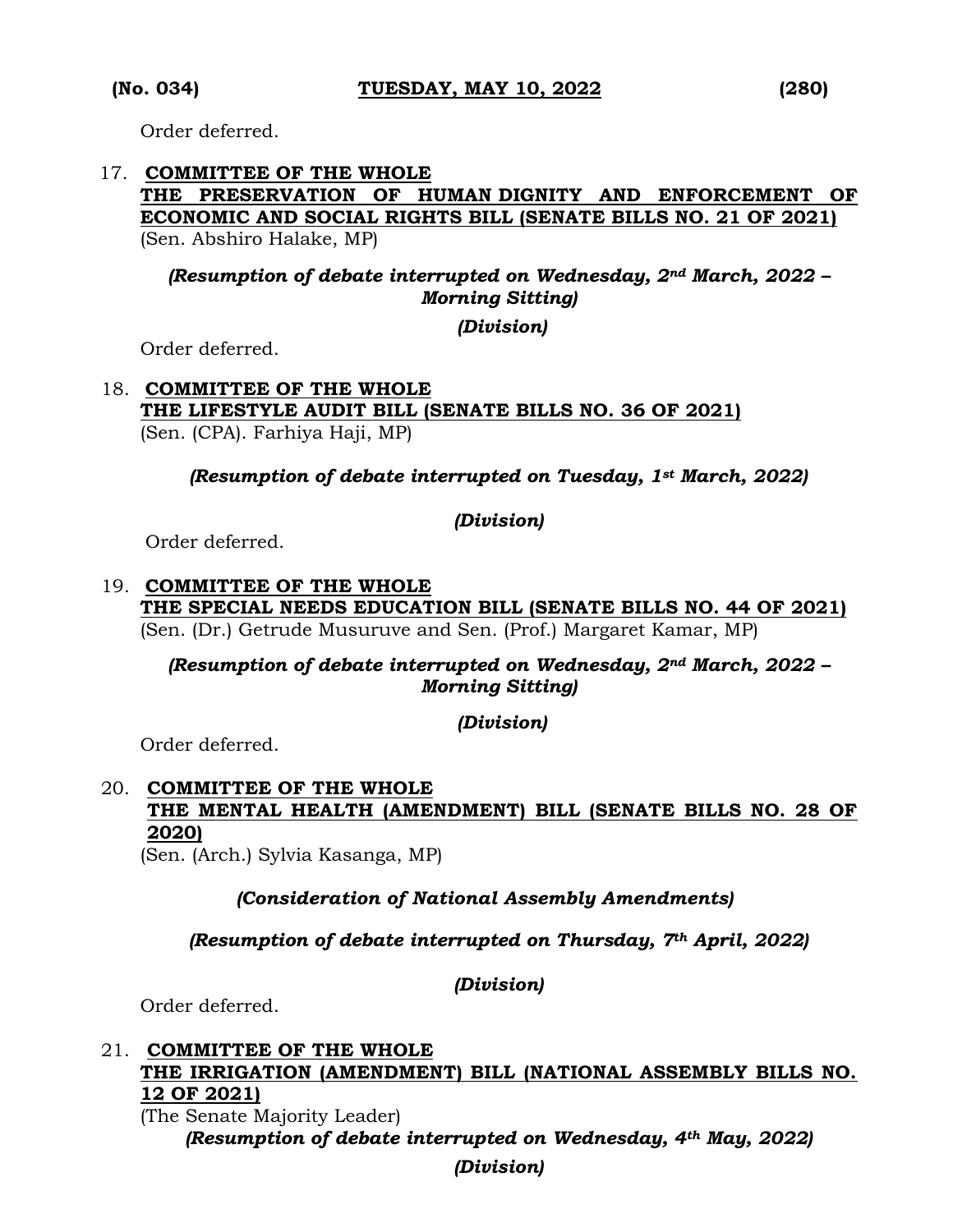Order deferred.

#### 22. **THE SUSTAINABLE WASTE MANAGEMENT BILL (NATIONAL ASSEMBLY BILLS NO. 22 OF 2021)**

Order for Second Reading read;

Motion made and Question proposed –

THAT, the Sustainable Waste Management Bill (National Assembly Bills No. 22 of 2021)be now read a Second Time.

*(The Senate Majority Leader)*

Debate arising;

And there being no other Senator wishing to contribute;

The Mover replied;

Pursuant to Standing Order 61 (3), the Mover requested the Deputy Speaker to defer putting of the Question to a later date.

And the Deputy Speaker acceding to the request, deferred putting of the Question to the next Sitting.

#### 23. **THE NATIONAL COHESION AND PEACE BUILDING BILL (SENATE BILLS NO. 19 OF 2021)**

(Sen. Judith Pareno, MP)

*(Second Reading)*

Order deferred.

#### 24. **THE COUNTY E-HEALTH BILL (SENATE BILLS NO. 39 OF 2021)**  (Sen. Judith Pareno, MP)

*(Second Reading)*

Order deferred.

# 25. **COMMITTEE OF THE WHOLE THE ELECTIONS (AMENDMENT) (NO. 3) BILL (SENATE BILLS NO. 48 OF 2021)**

(Sen. (Eng.) Ephraim Maina, MP)

Order deferred.